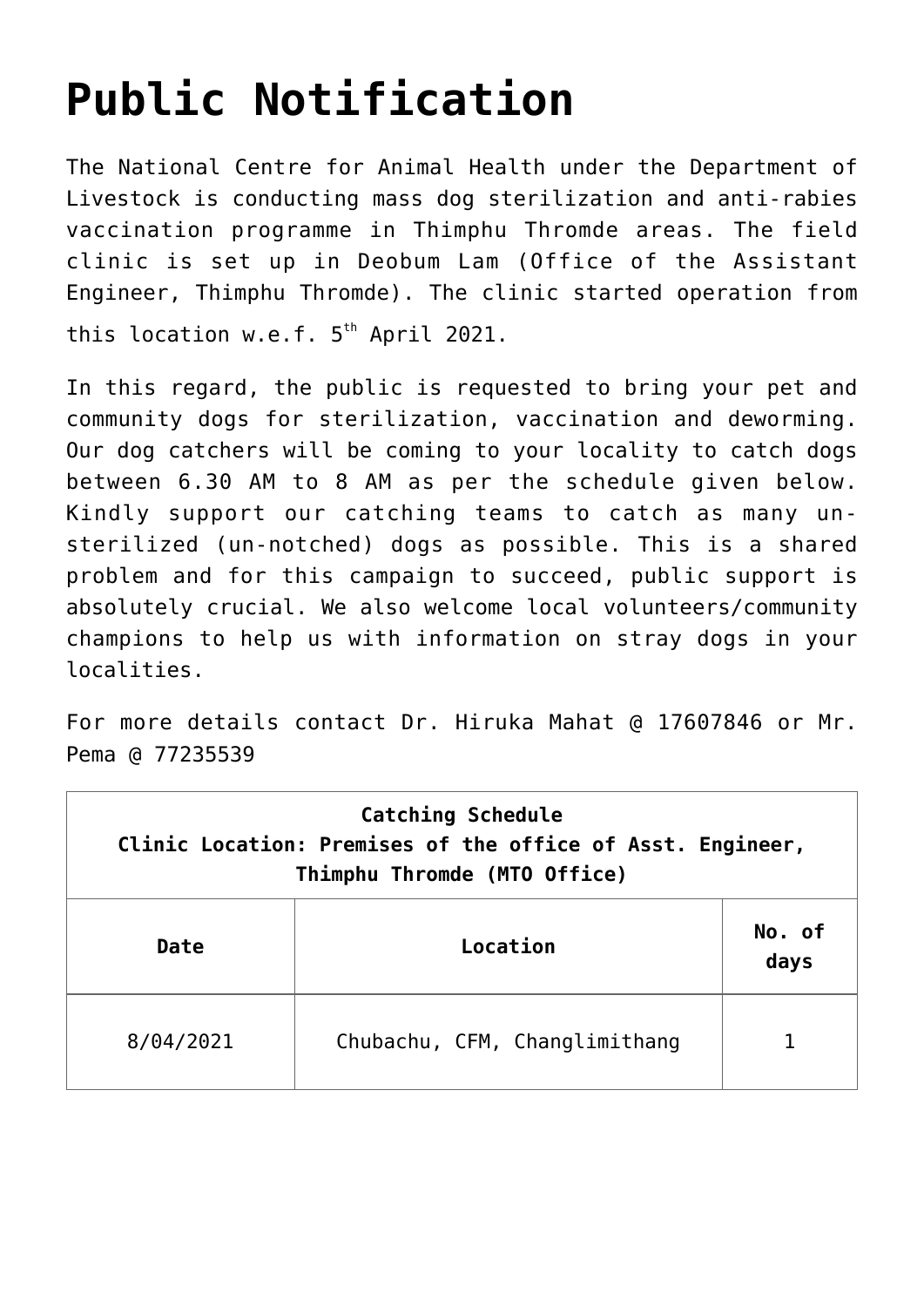| 9/04/2021                  | Hospital area           |                |
|----------------------------|-------------------------|----------------|
|                            | Memorial Chorten area   | $\mathbf{1}$   |
|                            | RBP camp                |                |
| $10/4/2021 -$<br>11/4/2021 | Motithang Area          |                |
|                            | Zilikha Area            |                |
|                            | Kuengacholing Area      |                |
|                            | Kawajangsa , PWD colony | $\overline{2}$ |
|                            | BBS & BT area           |                |
|                            | Royal Thimphu Golf area |                |
|                            | Tashichhoe Dzong area   |                |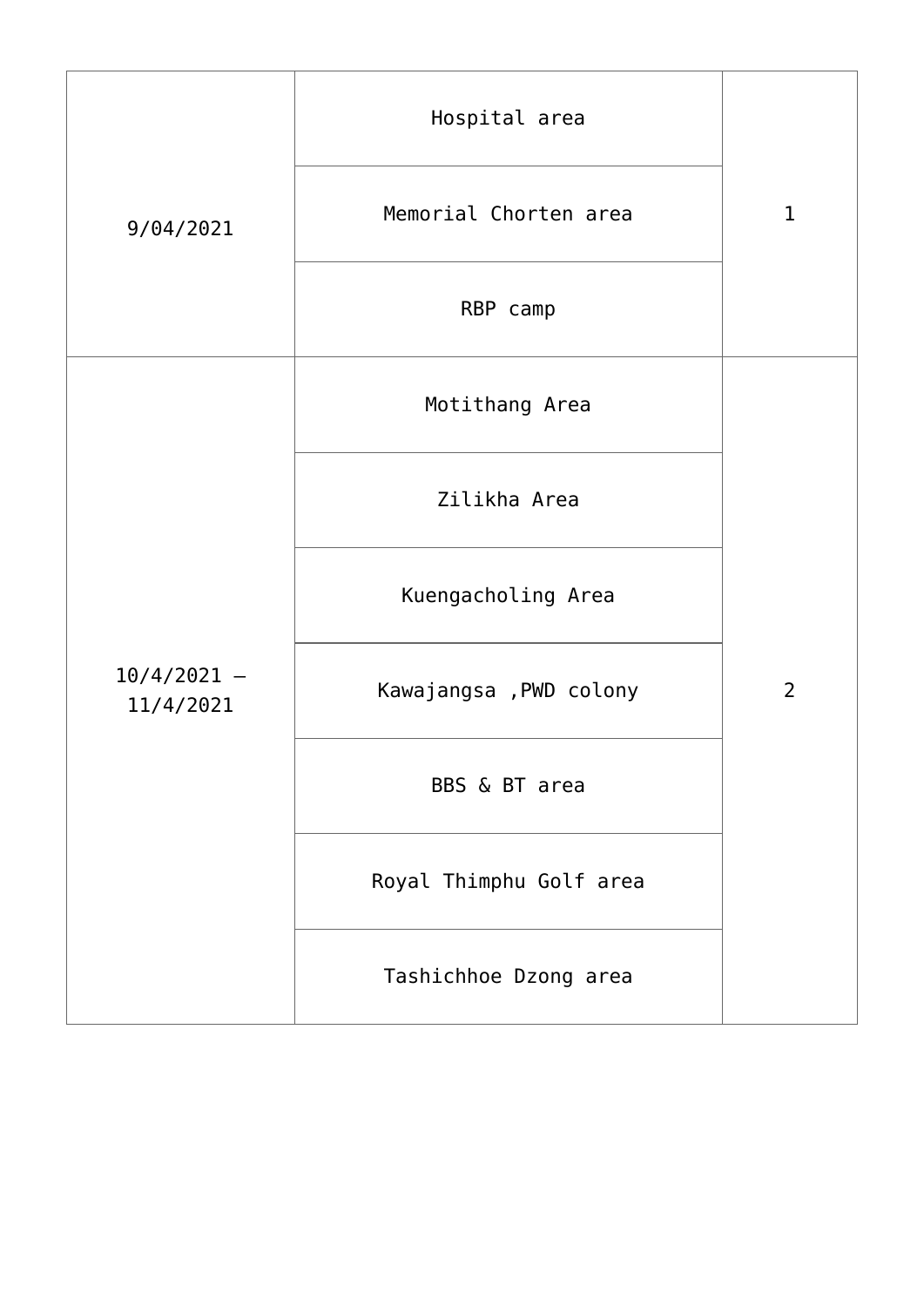| $13/4/2021 -$<br>14/4/2021 | Hejo                              |                |
|----------------------------|-----------------------------------|----------------|
|                            | Cremation ground                  | $\overline{2}$ |
|                            | Bebena, Samteling, Dechenphodrang |                |
| 15/04/2021                 | Jungshina                         | $\mathbf{1}$   |
|                            | Pamtsho                           |                |
| 16/04/2021                 | <b>YDF</b>                        |                |
|                            | RICB colony                       | $\mathbf{1}$   |
|                            | Changangkha                       |                |
| 17/04/2021                 | Yangchenphu                       |                |
|                            | Lungtenzampa                      | $\mathbf 1$    |
|                            | Samarzingkha                      |                |